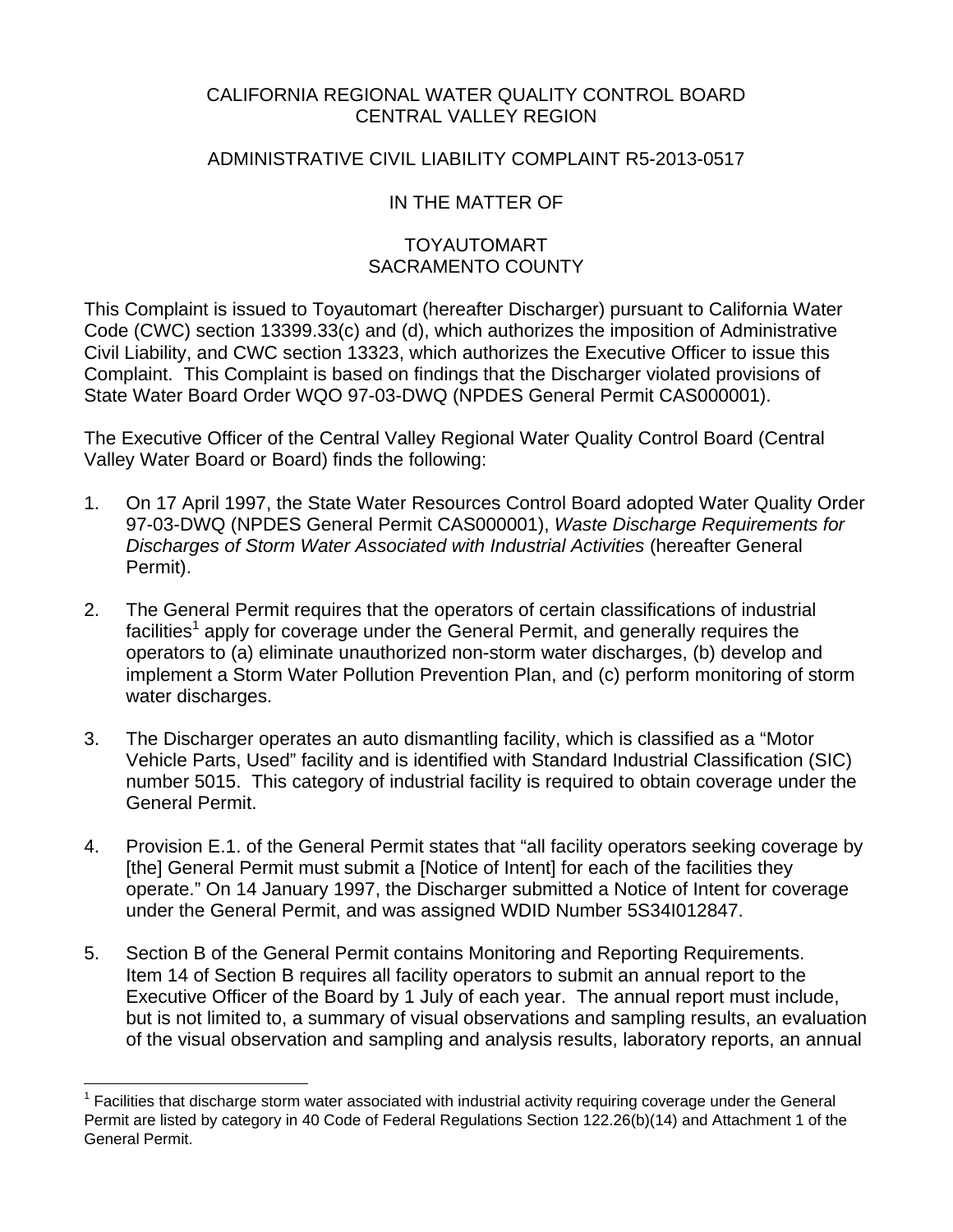comprehensive site compliance evaluation report, and if necessary, an explanation of why a facility did not implement any activities required by the General Permit.

- 6. The Discharger failed to submit its 2011/2012 annual report by the 1 July 2012 deadline.
- 7. On 31 August 2012, the Executive Officer issued a Notice of Noncompliance to the Discharger by certified mail, return receipt requested. The Notice informed the Discharger that the Executive Officer had not received the Discharger's 2011/2012 annual report by 1 July as required by the General Permit, and described the penalties for the Discharger's noncompliance. Board staff received the signed return receipt, documenting that the Discharger received the Notice.
- 8. On 23 October 2012, the Executive Officer issued the Discharger `a second Notice of Noncompliance by certified mail, return receipt requested. The Second Notice again described the Discharger's failure to timely submit an annual report as required by the General Permit, and described the penalties for the Discharger's noncompliance. Board staff received the return receipt for the Second Notice, which indicated that the Discharger received the Second Notice on 24 October 2012.
- 9. In addition to the notices described above, Board staff has repeatedly contacted the Discharger and/or the Discharger's representative. The Discharger was contacted by phone on 12 August 2012 and staff was told that the annual report would be turned in. On 28 October 2012, staff again contacted the Discharger, and was told that the annual report would be submitted as soon as possible.
- 10. To date, the Executive Officer has not received the Discharger's 2011/2012 annual report.

### REGULATORY CONSIDERATIONS

- 11. CWC section 13399.31(b) states: *The regional board shall notify each discharger [that has failed to submit an annual report as required by the General Permit] with regard to its noncompliance and penalties therefore*.
- 12. CWC section 13399.31(c) states: *If a discharger to which a notice is sent pursuant to subdivision (b) fails to submit the annual report … to the regional board within 30 days*  from the date on which the notice is sent, the executive officer of the regional board shall *send a second notice to that discharger.*
- 13. CWC section 13399.31(d) states: *If a discharger to which a notice is sent pursuant to subdivision (c) fails to submit the annual report ... to the regional board within 60 days from the date on which the notice is sent pursuant to subdivision (b), the regional board shall impose the penalties described in subdivision (c) of Section 13399.33.*
- 14. CWC section 13399.33(c) requires the Board to impose administrative civil liability in an amount that is not less than one thousand dollars (\$1,000) for the failure to submit an annual report as required by the General Permit. CWC section 13399.33(d) requires that the Board recover the staff costs incurred in attempting to obtain that report.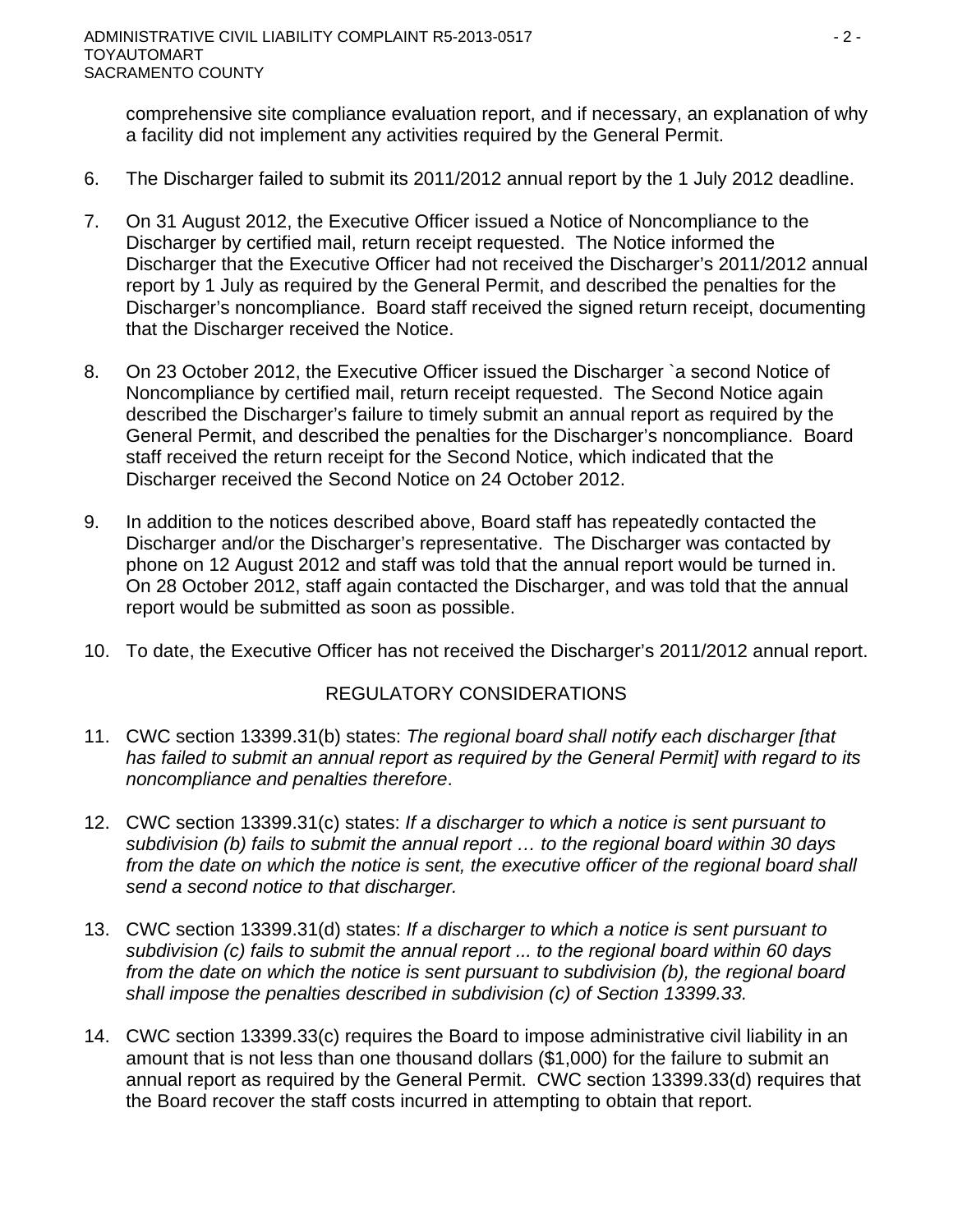- 15. Section 13385(a)(2) of the California Water Code provides that any person who violates waste discharge requirements issued pursuant to the Federal Clean Water Act shall be civilly liable. Section 13385(c) provides that civil liability may be administratively imposed by a regional board in an amount not to exceed ten thousand dollars (\$10,000) for each day the violation occurs.
- 16. Based on non-submittal of the 2011/2012 annual report, the Discharger is alleged to have violated the General Permit for 246 days (from 1 July 2012 through 4 March 2013). The total maximum liability for this violation pursuant to Section 13385 of the Water Code is \$2,460,000.
- 17. Based on the findings set forth herein, the Discharger is subject to a minimum of \$1,000 in civil liability for failure to submit the 2011/2012 annual report.
- 18. In pursuing this enforcement action, approximately \$3,450 in staff costs were incurred, as shown in Attachment A to this Complaint.
- 19. Issuance of this Administrative Civil Liability Complaint to enforce CWC Division 7, Chapter 5.5 is exempt from the provisions of the California Environmental Quality Act (Pub. Resources Code section 21000 et seq.), in accordance with California Code of Regulations, title 14, section 15321(a)(2).

# **TOYAUTOMART IS HEREBY GIVEN NOTICE THAT:**

- 1. The Executive Officer of the Central Valley Water Board proposes that the Discharger be assessed an Administrative Civil Liability in the amount of **four thousand four hundred fifty dollars (\$4,450)**.
- 2. A hearing on this matter will be held at the Central Valley Water Board meeting scheduled on **30/31 May 2013**, unless the Discharger does one of the following by **29 March 2013**:
	- a) Waives the hearing by completing the attached waiver form (checking off the box next to Option 1) and returning it to the Central Valley Water Board, along with payment for the proposed civil liability of **four thousand four hundred fifty dollars (\$4,450)**;or
	- b) Requests to engage in settlement discussions by checking off the box next to Option #2 on the attached waiver form, and returns it to the Board along with a letter describing the issues to be discussed. It remains within the discretion of the Central Valley Water Board to agree to delay the hearing; or
	- c) Requests a delay by checking off the box next to Option #3 on the attached waiver form, and returns it to the Board along with a letter describing the amount of additional time requested and the rationale. It remains within the discretion of the Central Valley Water Board to approve the extension.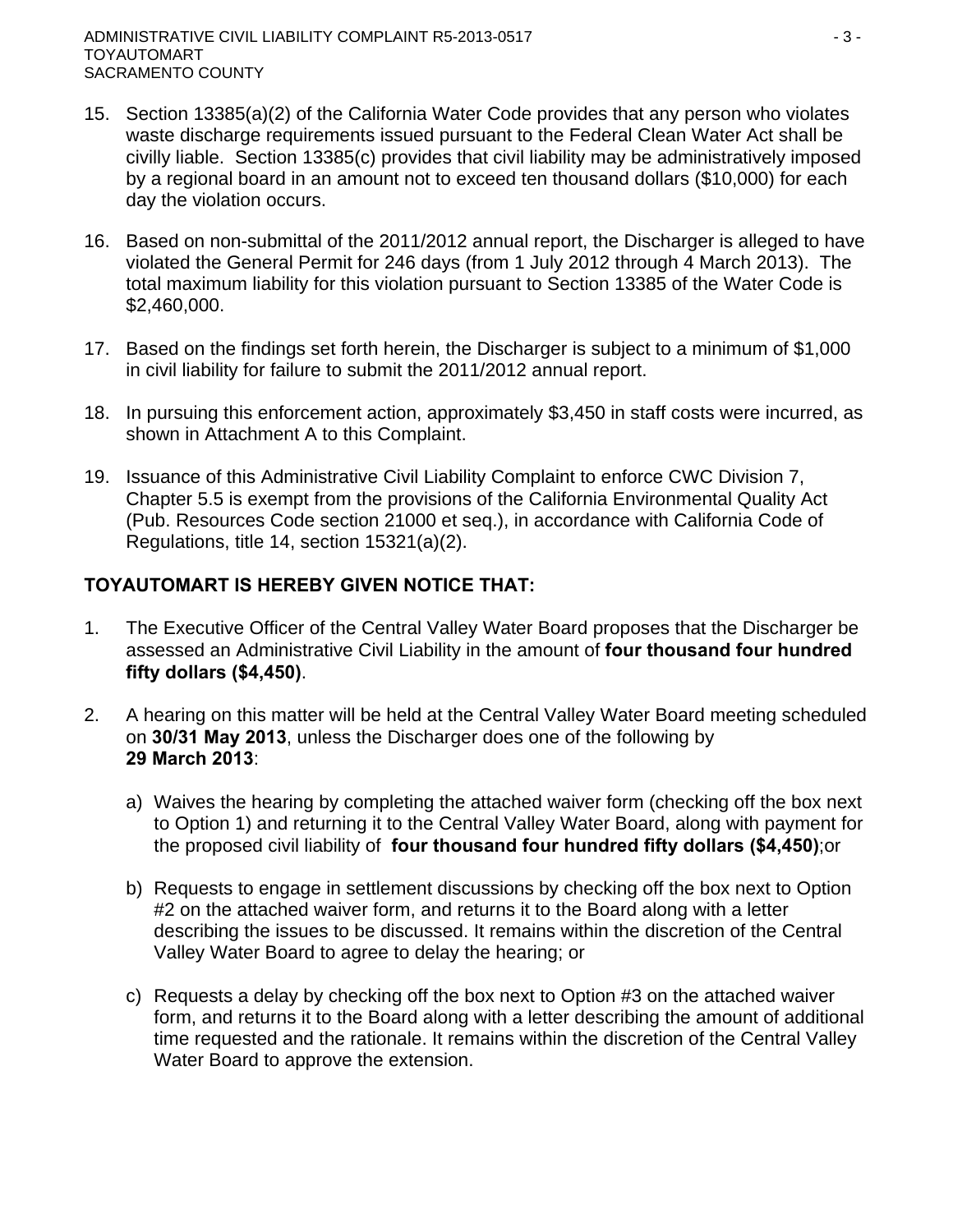- 3. If a hearing on this matter is held, the Central Valley Water Board will consider whether to affirm, reject, or modify the proposed Administrative Civil Liability, or whether to refer the matter to the Attorney General for recovery of judicial civil liability.
- 4. If this matter proceeds to hearing, the Executive Officer reserves the right to amend the proposed amount of civil liability to conform to the evidence presented, including but not limited to, increasing the proposed amount to account for the costs of enforcement (including staff, legal and expert witness costs) incurred after the date of the issuance of this Complaint through completion of the hearing.
- 5. Further failure to comply with the General Permit beyond the date of this Complaint may subject the Discharger to further administrative civil liability, and/or other enforcement actions, including but not limited to referral to the Attorney General.

 *Original Signed by Andrew Altevogt for* PAMELA C. CREEDON, Executive Officer

4 March 2013

design and the contract of the contract of the DATE of the contract of the contract of the contract of the contract of the contract of the contract of the contract of the contract of the contract of the contract of the con

Attachment: Waiver Form Attachment A: Staff costs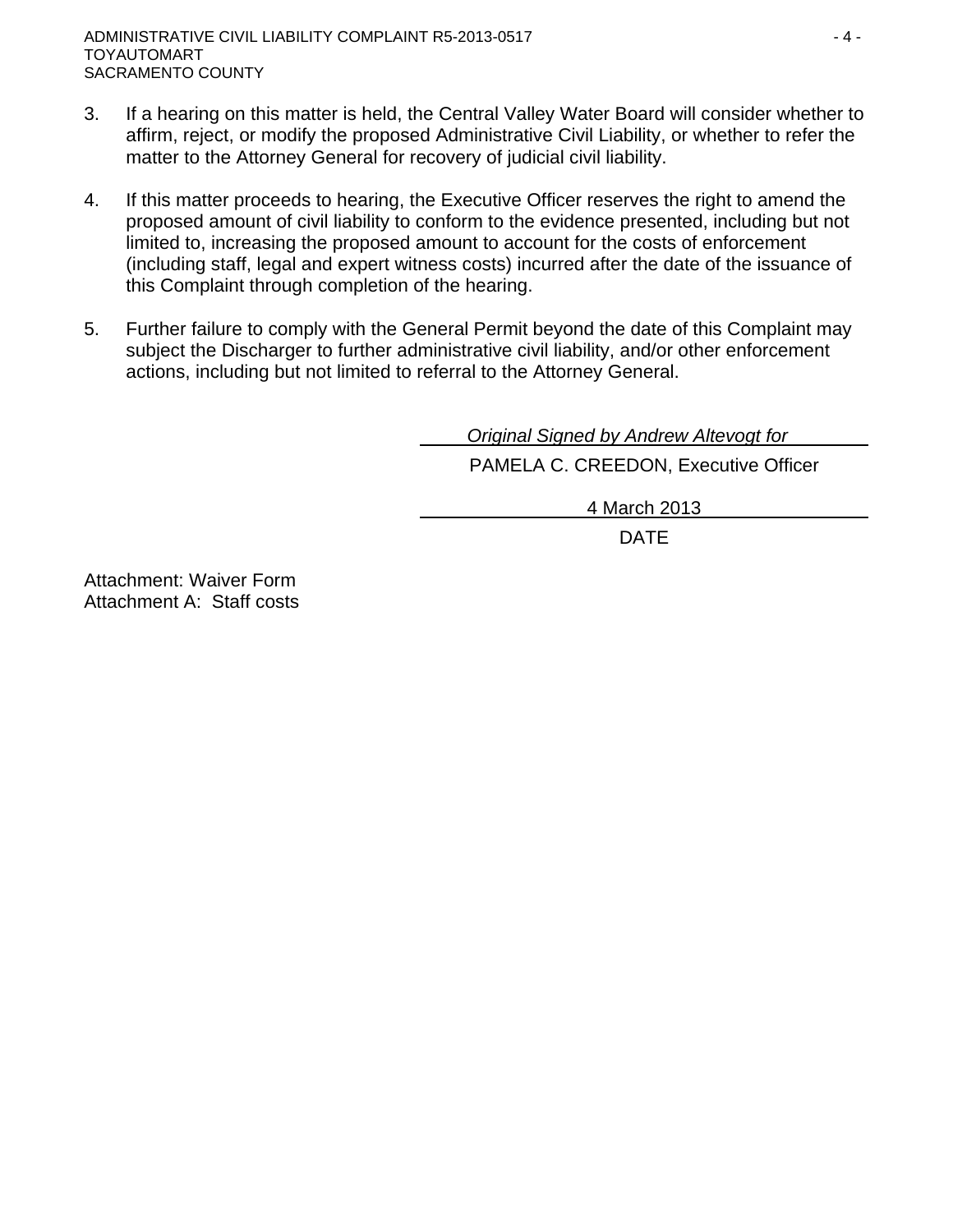#### **WAIVER FORM FOR ADMINISTRATIVE CIVIL LIABILITY COMPLAINT**

By signing this waiver, I affirm and acknowledge the following:

I am duly authorized to represent Toyautomart (hereafter Discharger) in connection with Administrative Civil Liability Complaint R5-2013-0517 (hereafter Complaint). I am informed that California Water Code section 13323, subdivision (b), states that, "a hearing before the regional board shall be conducted within 90 days after the party has been served. The person who has been issued a complaint may waive the right to a hearing."

#### **□** *(OPTION 1: Check here if the Discharger waives the hearing requirement and will pay in full.)*

- a. I hereby waive any right the Discharger may have to a hearing before the Central Valley Water Board.
- b. I certify that the Discharger will remit payment for the proposed civil liability in the full amount of **four thousand four hundred fifty dollars (\$4,450)** by check that references "ACL Complaint R5-2013-0517" made payable to the *Waste Discharge Permit Fund*. Payment must be received by the Central Valley Water Board by **29 March 2013**.
- c. I understand the payment of the above amount constitutes a proposed settlement of the Complaint, and that any settlement will not become final until after a 30-day public notice and comment period. Should the Central Valley Water Board receive significant new information or comments during this comment period, the Central Valley Water Board's Executive Officer may withdraw the complaint, return payment, and issue a new complaint. I also understand that approval of the settlement will result in the Discharger having waived the right to contest the allegations in the Complaint and the imposition of civil liability.
- d. I understand that payment of the above amount is not a substitute for compliance with applicable laws and that continuing violations of the type alleged in the Complaint may subject the Discharger to further enforcement, including additional civil liability.

**□** *(OPTION 2: Check here if the Discharger waives the 90-day hearing requirement in order to engage in settlement discussions***.)** I hereby waive any right the Discharger may have to a hearing before the Central Valley Water Board within 90 days after service of the complaint, but I reserve the ability to request a hearing in the future. I certify that the Discharger will promptly engage the Central Valley Water Board Prosecution Team in settlement discussions to attempt to resolve the outstanding violation(s). By checking this box, the Discharger requests that the Central Valley Water Board delay the hearing so that the Discharger and the Prosecution Team can discuss settlement. It remains within the discretion of the Central Valley Water Board to agree to delay the hearing. Any proposed settlement is subject to the conditions described above under "Option 1."

**□** *(OPTION 3: Check here if the Discharger waives the 90-day hearing requirement in order to extend the hearing date and/or hearing deadlines. Attach a separate sheet with the amount of additional time requested and the rationale.)* I hereby waive any right the Discharger may have to a hearing before the Central Valley Water Board within 90 days after service of the complaint. By checking this box, the Discharger requests that the Central Valley Water Board delay the hearing and/or hearing deadlines so that the Discharger may have additional time to prepare for the hearing. It remains within the discretion of the Central Valley Water Board to approve the extension.

(Print Name and Title)

(Signature)

(Date)